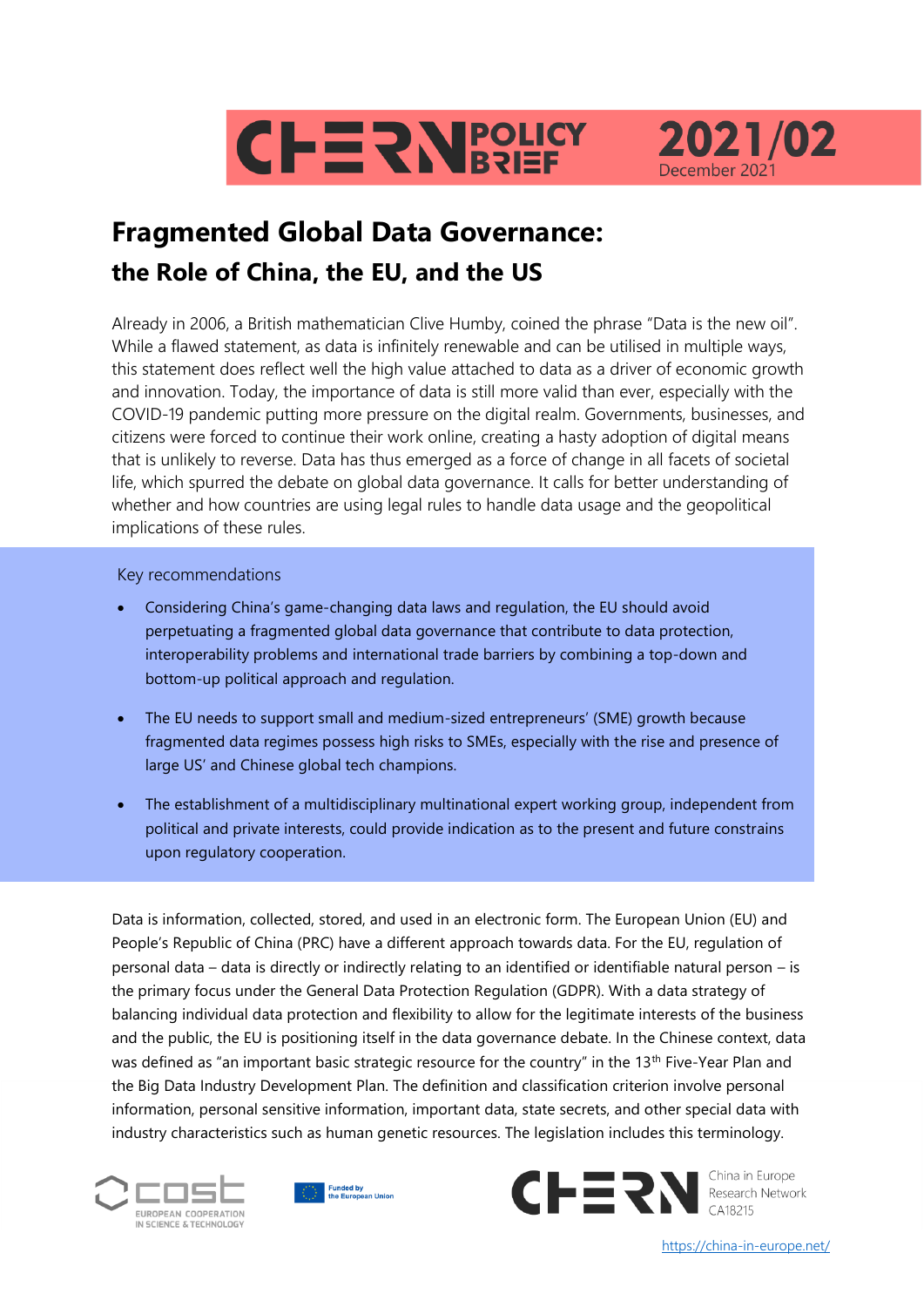Differences in approaches to global data governance exist, which raise the question of what are the implications for the EU's digital transformation and for a global data governance. This policy brief will first highlight the present global data governance. It will then outline the European approach, whereafter it will elaborate upon China's data governance regime. The differences between China's and the EU's approaches will be discussed, including some references to the United States' (US) approach, and the convergence that can be found. This policy brief will discuss the divergences between China's and PRC cyber and data governance conceptualisations. Lastly, it will present policy recommendations.

### **The risks to fragmented global data governance**

Global data governance is reshaping relations between governments, businesses, citizens, and consumers. From a private sector perspective, innovation, productivity, and competitiveness depend on how companies can leverage data, exploit digital services and goods, and navigate between regulatory frameworks and jurisdictions. Today, Alphabet (Google), Amazon, Apple, Facebook, and Microsoft (often referred to as GAFAM) are still the dominant global players, all head-quartered in the US. In the last five years, Chinese tech giants have made their entrance on the global digital market next to the US companies, including but not limited to companies such as Huawei, Xiaomi, ByteDance, Tencent, and Alibaba. European tech firms have been trying to compete with these US and Chinese businesses, but are frequently having trouble competing in the global market. These tech firms use AI applications, such as machine learning systems or chat bot assistants, which require large volumes of data, variety of data, and data quality and veracity. Platforms, in particular social networking sites, are an example of data being exploited, for commercial purposes and for global standard setting. Platforms create sophisticated systems of private governance that regulate users arbitrarily and without due process, transparency, and accountability. Oftentimes the incentives for this tangle of arbitrary rules are the competing legal rules for platforms in different jurisdictions. Hence, consumers are highly vulnerable to digital surveillance and manipulation, including fake news, echo chambers, and being banned from a platform without prior notice or warning.

The dependency on and importance of data has brought concerns about data collection and data use and the privacy of citizens. It also exposed differences in data regulatory frameworks, in particular between the EU, US, and PRC. Different approaches have led to divergences in the legal instruments used and the level of protection afforded to individuals, with a notable distinction between privacy from the government and from the private sector.

The US has prioritised the interests of businesses, with a strong focus on protecting citizens' privacy from the state but not from the private sector. There is no federal law covering all aspects of data privacy, but a jumble of several laws enacted on both federal and state level have been developed to protect citizens data, thereby offering less protection to consumers as a result of data use by companies. Only specific sectors are subject to federal statutes, such as financial services and healthcare. US-based companies benefit from this environment as they can strengthen their competitive advantage by collecting and using consumers' data to further develop digital goods and services without much pushback. Nevertheless, as visualised in Figure 1, there is no equidistance between the transatlantic relationship on data governance and the China-EU relationship on data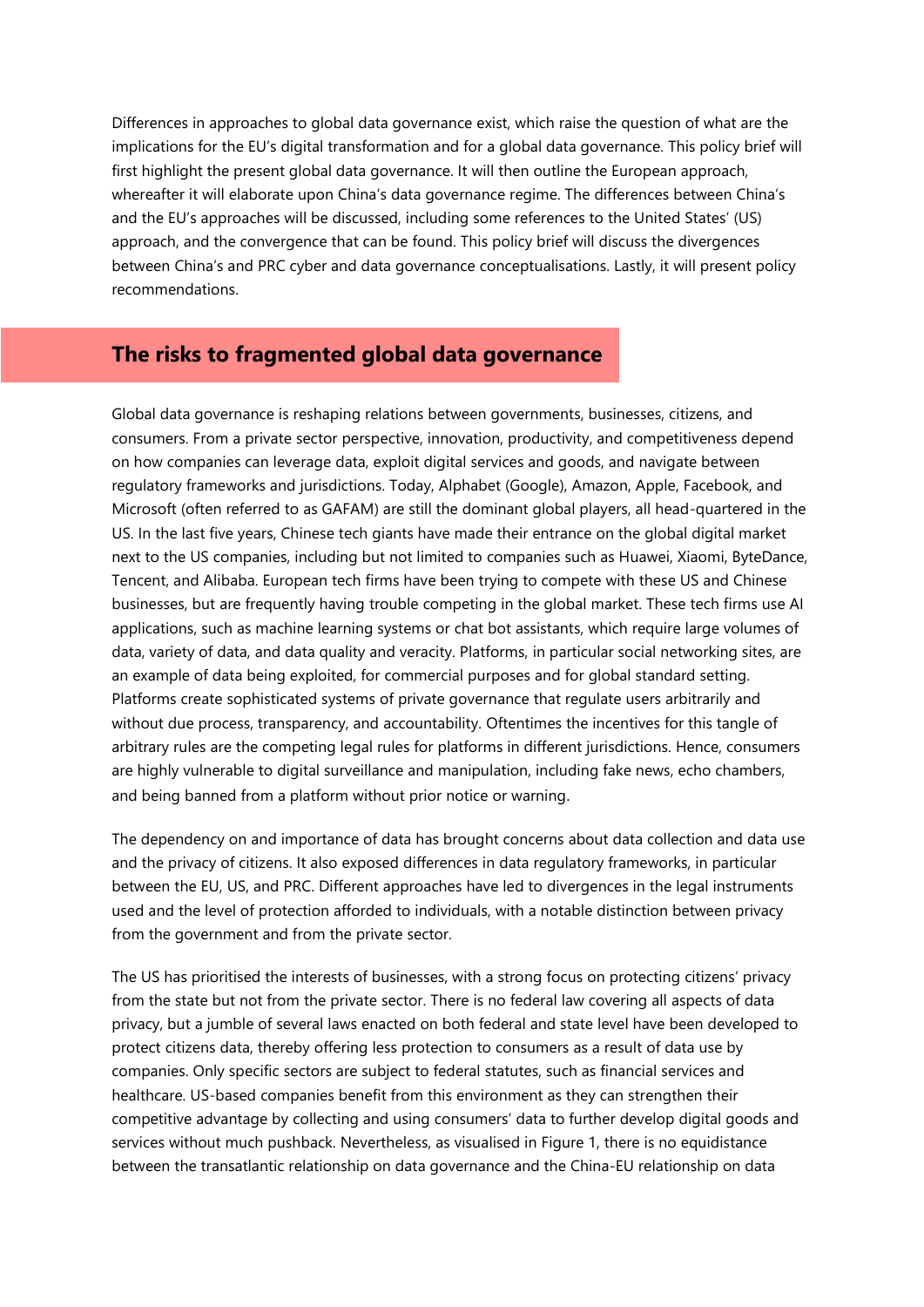governance. While the EU and US differ strongly on the regulation for Big Tech companies, they do have a potential for a global tech alliance, as is reflected in the talks on the Transatlantic Trade Tech Council.



China's approach, by contrast, targets unlawful use of personal information by non-state actors. Regulators have shifted to a more stringent data regime, protecting consumers, which bear a resemblance to the EU's approach to personal data protection and surpasses US legislation. Nonetheless, the government is able to access data without any safeguards when deemed necessary for public and national security. Yet, like US law enforcement, policies prioritise national security over the rights and freedoms of data subject, which has been the main raison for the Court of Justice of the European Union (ECJ) to invalidate the EU-US Privacy Shield (publicly known as the *Schrems II* ruling). It was deemed invalid – striking down the EU-US Safe Harbor agreement – by alleging concerns about the US government access to personal data of Europeans. The EU represents a third way, emphasising the right to privacy and personal data protection as fundamental rights, a human-centred approach that puts citizens first and includes a strong focus on values and ethics. This, however, also includes additional challenges for EU-based companies and global companies handling EU-data, as they have to adhere to the EU data protection rules.

That said, domestic regulations concerning privacy protection, store-collect-use of data, ownership, and national security do constitute a detrimental impact on economic and trade issues. Data protectionism is on the rise; from 35 countries having localisation restrictions in 2017 to 62 countries imposing 144 restrictions in 2021 – among those, the PRC, India, and Vietnam. States seek to localise data flows so as to ensure jurisdictional control and enforceability of national rules applying to national/data sovereignty concepts. Consequently, data regimes fragmentation and interoperability obstacles exist, showing an upward trend that is expected to continue. Eventually, these fragmentated regulatory approaches could lead to a bifurcation of the internet as such.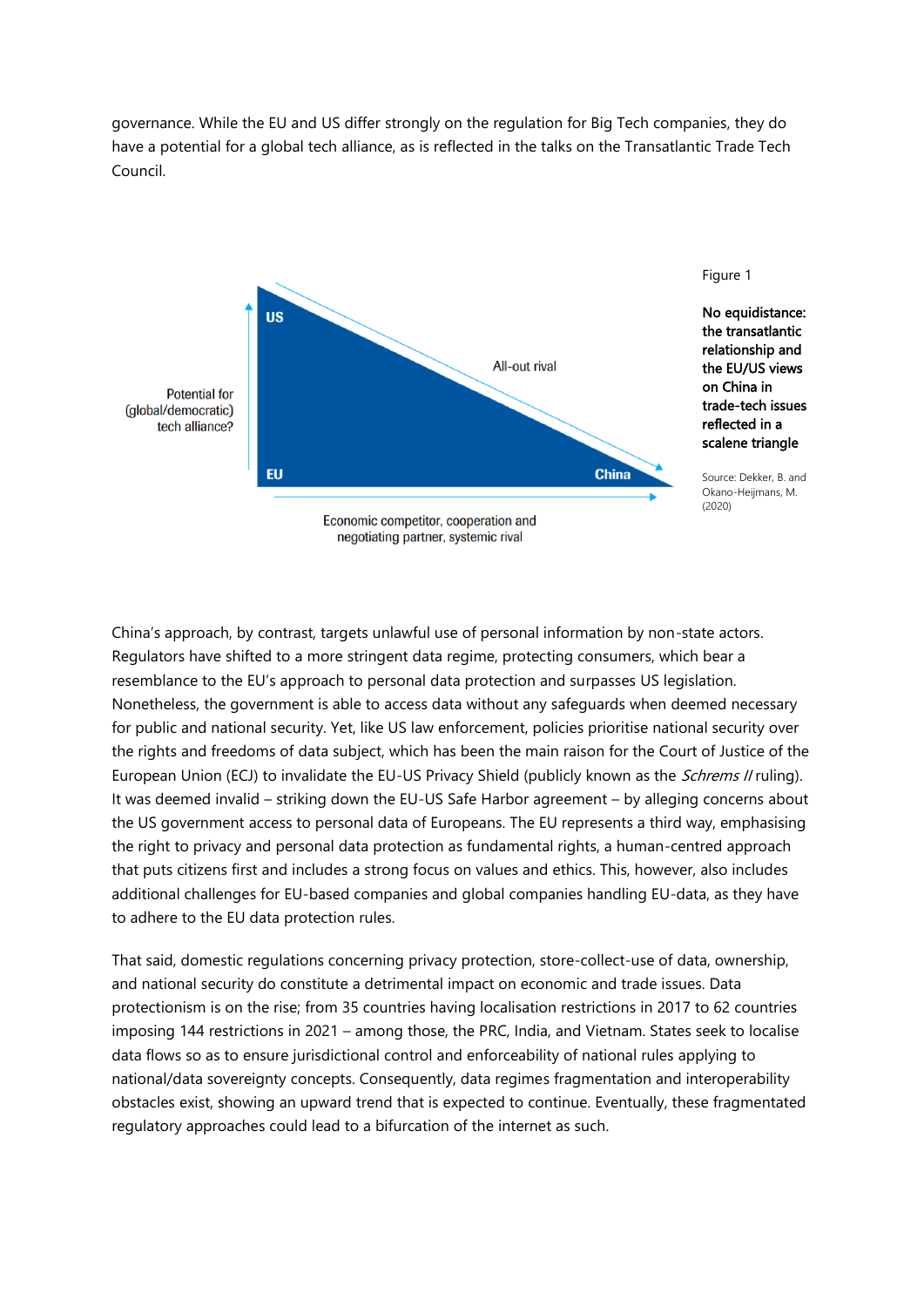### **The EU's take on data governance and its limits**

The EU is considered a frontrunner in data governance regime with the adoption of the General Data Protection Regulation (GDPR) in 2016. As part of the EU's digital strategy, the Commission also adopted Regulation on Data Governance (2020). This proposal complements the existing strategies, programmes, and plans such as *Data Strategy, New Industrial Strategy, AI White Paper*, Digital Europe Programme (2021-2027), Single Market Enforcement Action Plan, and Digital Services Act Package. The EU also shows the political determination to shape data governance in Europe and beyond with the implementation of projects like the Franco-German Gaia-X initiative and Open Science Cloud programs.

Reality, however, casts serious doubts on the EU's ability to achieve its goal to be a norm and standard setter in the digital sphere, and particularly in setting a global data regime. Due to a poor start-up ecosystem, the low number of tech-champions, limited funding, and the absence of a well-developed digital business market, evidence the European commercial and security weaknesses. In addition to this, supranational structural limitations and Member States' (MS) divergent interests observed in digital taxation or even in the implementation of the 5G Toolbox, reflect internal challenges between MS before the EU can confidently act as an international norm- and standard setter in the digital domain.

Recognising these imperfections, for the EU and its MS, the digital internal market priorities are threefold: data, economy, and secure environment for digital networks and services. In this regard, the European *Data Strategy* aims to increase trust in data sharing across MS and sectors, strengthen mechanisms to increase data availability, and overcome technical obstacles. The data strategy intends to ensure more control for citizens and companies over the data they generate. Additionally, it pursues to strengthen the protection of information space, which is dominated by non-European geoeconomic players, and establish the legal framework for a single data space. The EU will invest  $\epsilon_2$ billion in a High Impact Project to develop data processing infrastructures, data sharing tools, architectures and governance mechanisms for thriving data sharing, to federate energy efficient, and trustworthy cloud infrastructure and related services.

Following the global trend of linking data privacy, ownership, and sovereignty risks, scholars and policy-makers acknowledge that Big Data also bring security issues regarding privacy protection laws requiring transparency and user consent, and data minimisation. This global trend also shows within the EU that various MS, such as Germany, Italy, France, the Netherlands, Sweden, and Poland, have data localisation requirements in place. Localisation can be considered a market protectionism measure rather than a protection principle for citizens' rights. For example, in Germany, telecommunications metadata, financial bookkeeping records, VAT invoices, and accounting records need to be stored locally giving an advantage to those companies that can store their data locally. Fragmentation of digital space and legal regimes that prevent free flow of data could impact the growth of the data-driven economy. Overregulation in a data protection regime could create greater costs than benefits for companies, particularly SMEs. At the international level, the current primary example showing tensions between the transatlantic partners on the balance between data protection, trade, economic competitiveness, and security matters is the invalidation of the EU-US Privacy Shield by the ECJ.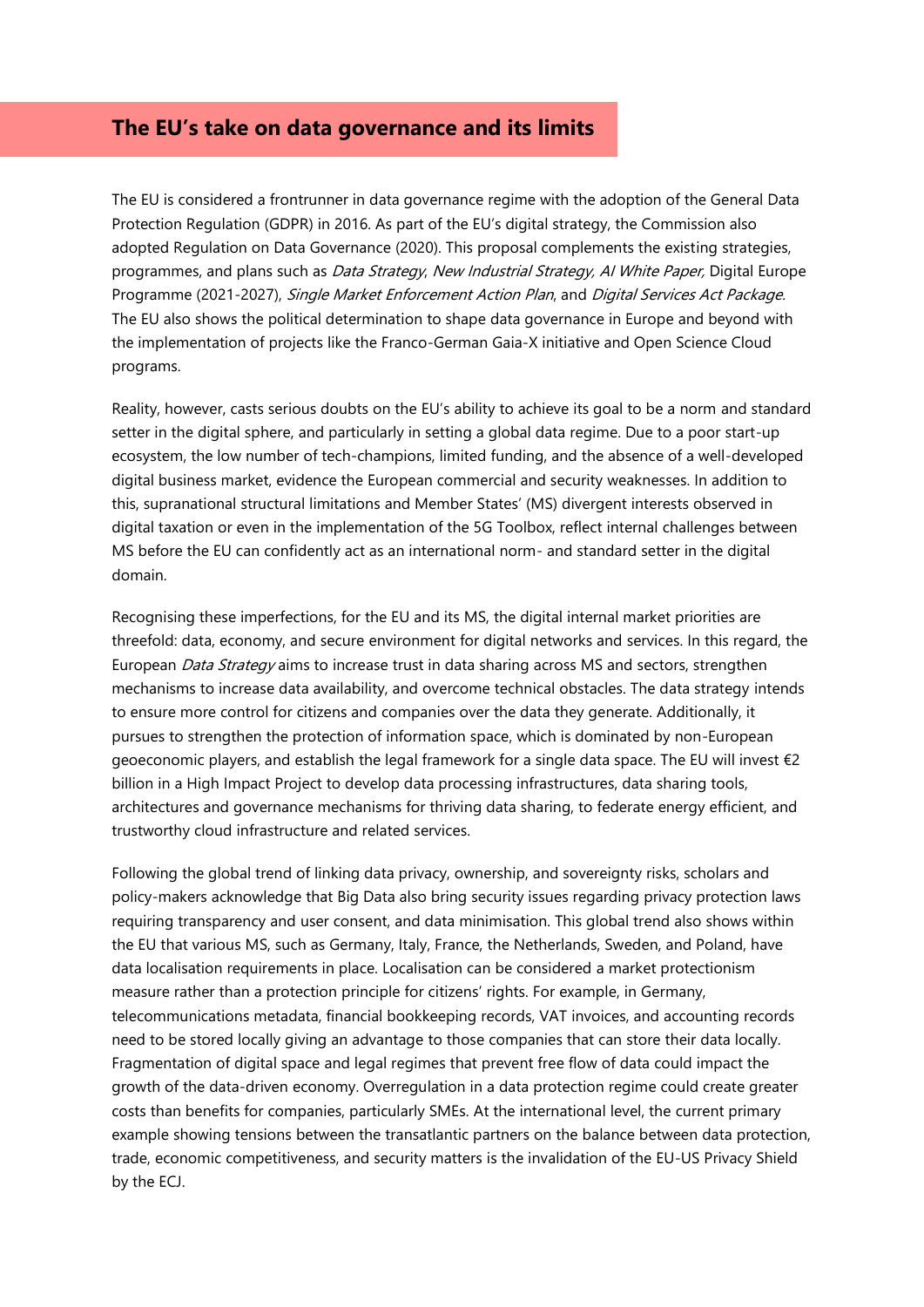### Understanding cyber and data sovereignty in Europe

The European Union Charter of Fundamental Rights stimulates that all EU citizens have the right to protection of their personal data. In order to 'make Europe fit for the digital age', the data protection package has been adopted in 2016. Regulation (EU) 2016/679 has been part of this package and is better known as the General Data Protection Regulation (GDPR). The GDPR aims to protect citizens regarding the processing of their personal data and on the free movement of their personal data between the EU MS and beyond. Personal data under the GDPR refers to any information relating to an identified or identifiable natural person ('data subject'). Any information is a rather broad and inclusive term, and includes objective information such as a citizens' height but also subjective information such as evaluations. The GDPR applies to personal data processed in automated means – such as electronic forms – or processed in a non-automated manner.

The regulation entered into force in 2016 and applies to all EU MS since May 2018. This regulation is unique as one single law has been applied to all EU countries and companies in and outside of the EU that handle EU-citizens data. The ultimate aim of this regulation was to remove fragmentation in the MS and avoid any unnecessary administrative burdens. The European Data Protection Board (EDPB) ensures the consistent application of data protection rules in the MS. It is an independent body composed of national data protection authorities representatives and of the European Data Protection Supervisor. The European Commission is an active member without voting rights.

### **China's evolving data governance regime**

As data has become a geopolitical matter, it is important to understand the data governance regime of one of the rising global tech players next to the US. In September 2020, only seven months after the publication of the *European Data Strategy* and allegedly as a response to the US Clean Network Programme – a US initiative to protect 5G networks from untrusted vendors – China announced its Global Data Security Initiative: an attempt to introduce an alternative to the Western-led rules-based order on data governance. In general, the Initiative introduced multilateralism, the development of security and fairness, and justice as the most important pillars.

Still today, China's data governance regime is constantly evolving. There is no one all-encompassing law in the PRC, instead, a collection of legislation, measures, and standards conform the data protection framework. In addition, national strategies and plans play crucial roles to pursue the PRC strategic aim to become self-sufficient and a global tech leader. The legislation classification regarding China's data governance regime has been visualised in Table 1. At present, China has not developed legal instruments to influence other regimes; however, through digital infrastructure projects and tech companies providing services abroad Chinese companies could exert an indirect influence. The counterbalance of this potential influence will depend on domestic legal and political systems of receptors jurisdictions.

Figure 2 (next page)

#### China's legislation classification regarding data governance regime

Note: The most important laws that have been passed are marked bold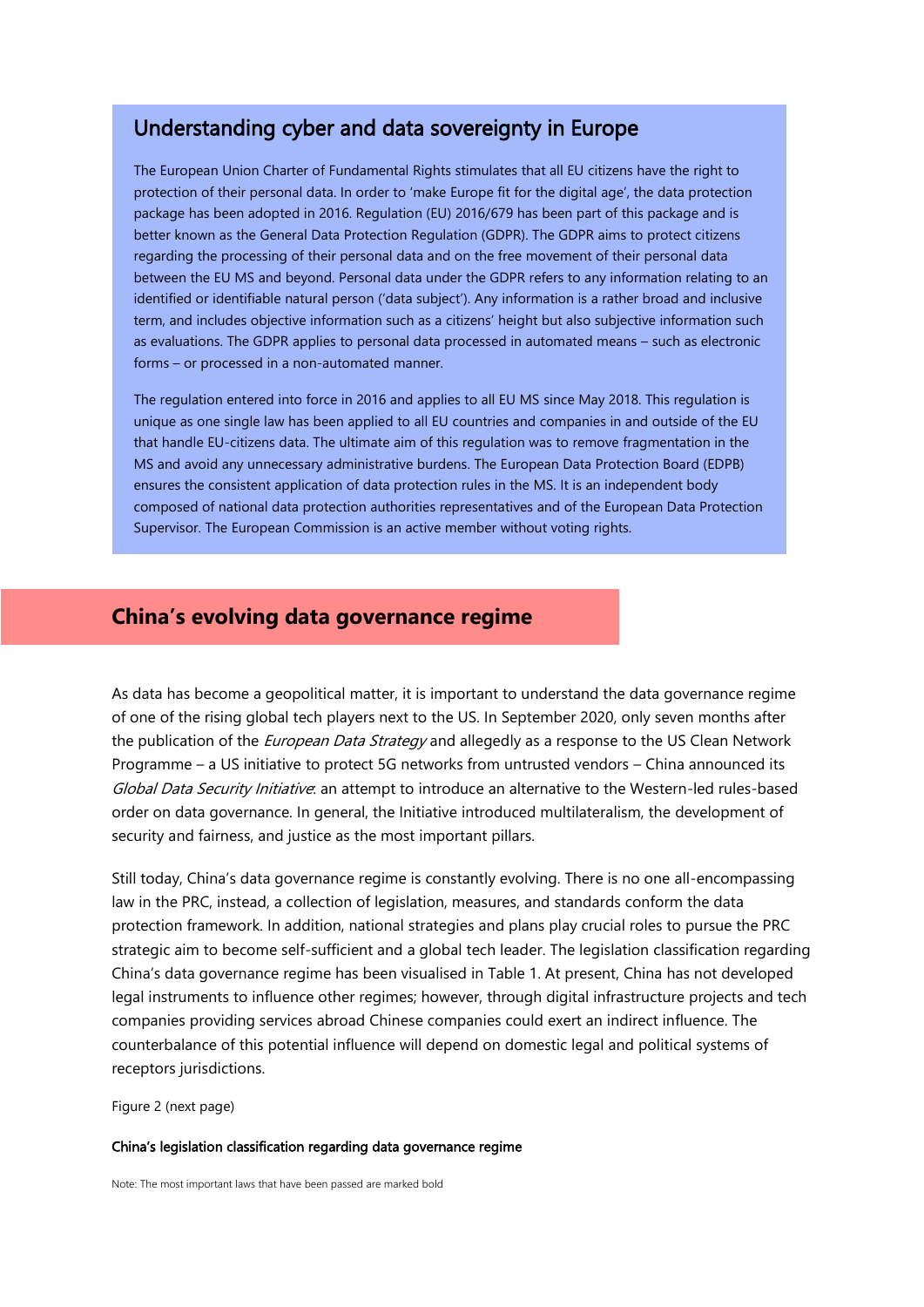| 2021 Nov. Personal Information Protection                                                                                  | Laws<br>2017 Oct. General Provisions of the Civil          |                                                                                                                                     | 2014 Mar. Consumer Rights Protection                                                                               |  |  |  |  |
|----------------------------------------------------------------------------------------------------------------------------|------------------------------------------------------------|-------------------------------------------------------------------------------------------------------------------------------------|--------------------------------------------------------------------------------------------------------------------|--|--|--|--|
| Law<br>2021 Sept. Data Security Law                                                                                        | Law<br>2017 Jun. Cybersecurity Law                         |                                                                                                                                     | 2012 Dec. Decision on Strengthening<br><b>Online Information Protection</b>                                        |  |  |  |  |
| 2021 Jan. Civil Code                                                                                                       | 2016 Jan. Counter-Terrorism                                |                                                                                                                                     | 2012 Oct. State Secrets Protection Law                                                                             |  |  |  |  |
| 2021 Jan. Encryption                                                                                                       | 2015 Nov. Criminal Law [Amend IX]                          |                                                                                                                                     | 2010 Jul. Tort Liabilities Law                                                                                     |  |  |  |  |
| 2019 Jan. E-Commerce                                                                                                       | 2015 Jul. National Security                                |                                                                                                                                     | 2004 Jan. Resident Identity Card Law                                                                               |  |  |  |  |
| 2018 Jan. Standardisation                                                                                                  | 2015 Mar. Criminal Law [Amend IX]                          |                                                                                                                                     |                                                                                                                    |  |  |  |  |
| (revised 1989 Standardisation Law)                                                                                         |                                                            |                                                                                                                                     |                                                                                                                    |  |  |  |  |
| <b>Regulations and measures</b>                                                                                            |                                                            |                                                                                                                                     |                                                                                                                    |  |  |  |  |
| <b>Regulations</b>                                                                                                         |                                                            | <b>Measures</b>                                                                                                                     |                                                                                                                    |  |  |  |  |
| 2021 Oct. Security of Automobile Data (for trial implementation)                                                           |                                                            | 2021 Sept. Security Protection of Critical Information Infrastructure                                                               |                                                                                                                    |  |  |  |  |
| 2020 Feb. Technical Specification for Personal Financial Information<br>Protection                                         |                                                            | 2021 Jan.* Regulatory Data Security (for Trial Implementation)<br>2020 Nov. Protection of Financial Consumers' Rights and Interests |                                                                                                                    |  |  |  |  |
| 2020 Apr. Guide for health data security                                                                                   |                                                            | 2019 June* Measures for Personal Data Cross-Border Transfer Security                                                                |                                                                                                                    |  |  |  |  |
| 2020 March Guide for de-identifying personal information                                                                   |                                                            | Assessments                                                                                                                         |                                                                                                                    |  |  |  |  |
|                                                                                                                            | 2019 Dec. Cybersecurity Multi-Level Protection Regulations |                                                                                                                                     | 2019 May* Data Security Management (draft)                                                                         |  |  |  |  |
| 2018 April Administration of Scientific Data                                                                               |                                                            | 2019 June* Security assessment of the overseas transfer of personal                                                                 |                                                                                                                    |  |  |  |  |
| 2016 Nov. Online Taxi Booking Business Operations and Services<br>2015 Mar. Account Names of Internet Users Administration |                                                            | information and important data (draft)<br>2017 April* Security Evaluation of Cross-Border Personal Information                      |                                                                                                                    |  |  |  |  |
| Regulations                                                                                                                |                                                            |                                                                                                                                     | and Important Data (Draft – Comments)                                                                              |  |  |  |  |
| 2014<br>Administration of Population Health Information (trial)                                                            |                                                            | 2007 June Measures for the Multi-level Protection of Information                                                                    |                                                                                                                    |  |  |  |  |
| 2013 Sept. Telecommunications and Internet User Personal                                                                   |                                                            | security                                                                                                                            |                                                                                                                    |  |  |  |  |
| Information Protection Regulations                                                                                         |                                                            |                                                                                                                                     |                                                                                                                    |  |  |  |  |
| 2013 Mar. Administration of Credit Investigation Industry                                                                  |                                                            |                                                                                                                                     |                                                                                                                    |  |  |  |  |
| 2012 Mar. Several Provisions on Regulating the Market Order of                                                             |                                                            |                                                                                                                                     |                                                                                                                    |  |  |  |  |
| <b>Internet Information Services</b>                                                                                       |                                                            |                                                                                                                                     |                                                                                                                    |  |  |  |  |
| <b>GB National Standards</b>                                                                                               |                                                            |                                                                                                                                     |                                                                                                                    |  |  |  |  |
| 2021 Jun. Guidelines on Personal Information Security Impact                                                               |                                                            |                                                                                                                                     | 2020 Apr. Guide to the construction of network data security                                                       |  |  |  |  |
| <b>Assessment</b>                                                                                                          |                                                            | standard system (draft)                                                                                                             |                                                                                                                    |  |  |  |  |
| 2021 April Financial data security: Security specification of data life                                                    |                                                            |                                                                                                                                     | 2017 Aug.* Security Technology Guidelines for Data Cross-Border                                                    |  |  |  |  |
| cycle                                                                                                                      |                                                            | <b>Security Assessment</b>                                                                                                          |                                                                                                                    |  |  |  |  |
| 2020 Oct. Personal Information Security Specification (PIS<br>Specification)                                               |                                                            |                                                                                                                                     | 2013 Feb. Guidelines for the protection of personal information<br>protection within information system for public |  |  |  |  |
| 2020 Sept. Interpretation of the Cybersecurity Multi-Level Protection                                                      |                                                            |                                                                                                                                     |                                                                                                                    |  |  |  |  |
| Regulations 2.0                                                                                                            |                                                            |                                                                                                                                     |                                                                                                                    |  |  |  |  |
| <b>Guidelines</b>                                                                                                          |                                                            |                                                                                                                                     |                                                                                                                    |  |  |  |  |
| 2021 March Cybersecurity Standard Practice Guide: Guidelines for                                                           |                                                            | 2019 Apr.                                                                                                                           | Internet Personal Information Security Protection                                                                  |  |  |  |  |
| personal information security protection of mobile                                                                         |                                                            |                                                                                                                                     | 2019 March Guide to the self-assessment of illegal collection and use                                              |  |  |  |  |
| internet applications                                                                                                      |                                                            |                                                                                                                                     | of personal information by apps                                                                                    |  |  |  |  |
| Financial Data Security-Guidelines for Data Security<br>2020 Sept.                                                         |                                                            | 2018                                                                                                                                | Data Management of Banking Financial Institutions                                                                  |  |  |  |  |
| Classification                                                                                                             |                                                            | 2018 Jan.*                                                                                                                          | Guidelines for data cross-border transfer security                                                                 |  |  |  |  |
| 2020 July<br>Self-assessment guidelines for Apps to collect and use                                                        |                                                            | assessment                                                                                                                          |                                                                                                                    |  |  |  |  |
| personal information                                                                                                       |                                                            |                                                                                                                                     | 2017 Aug.* Data Cross-Border Transfer Security Assessment [Draft]                                                  |  |  |  |  |
| <b>Provisions</b>                                                                                                          |                                                            |                                                                                                                                     |                                                                                                                    |  |  |  |  |
| 2021 Apr Scope of necessary personal information for common                                                                |                                                            |                                                                                                                                     | 2017 Sept Criminal cases involving infringement of citizens' personal                                              |  |  |  |  |

|  | 2021 Apr. Scope of necessary personal information for common                                            |                | 2017 Sept. Criminal cases involving infringement of citizens' personal                  |
|--|---------------------------------------------------------------------------------------------------------|----------------|-----------------------------------------------------------------------------------------|
|  | types of mobile internet applications [draft]                                                           |                | information                                                                             |
|  | 2021 March Protection and management of personal information in<br>Mobile Internet Applications (draft) |                | 2016 Aug. Administration of Mobile Internet Applications Information<br><b>Services</b> |
|  | 2018 Oct. Online Protection of Children's Personal Information                                          |                | 2013 Sep. Protection of personal information of telecoms and                            |
|  | 2018 May. Personal Information Security Specification                                                   |                | internet users                                                                          |
|  |                                                                                                         | <b>Notices</b> |                                                                                         |
|  | 2019 Nov. Promulgation of the method for identifying the illegal                                        | 2011           | Urging banking financial institutions to do a good job in                               |
|  | collection and use of personal information by apps                                                      |                | protecting personal information                                                         |
|  | 2018 Nov. Determination of the collection and use of personal                                           |                |                                                                                         |
|  | information by Apps in violation of laws and regulations                                                |                |                                                                                         |

\* Is not effective yet, has been passed on this particular date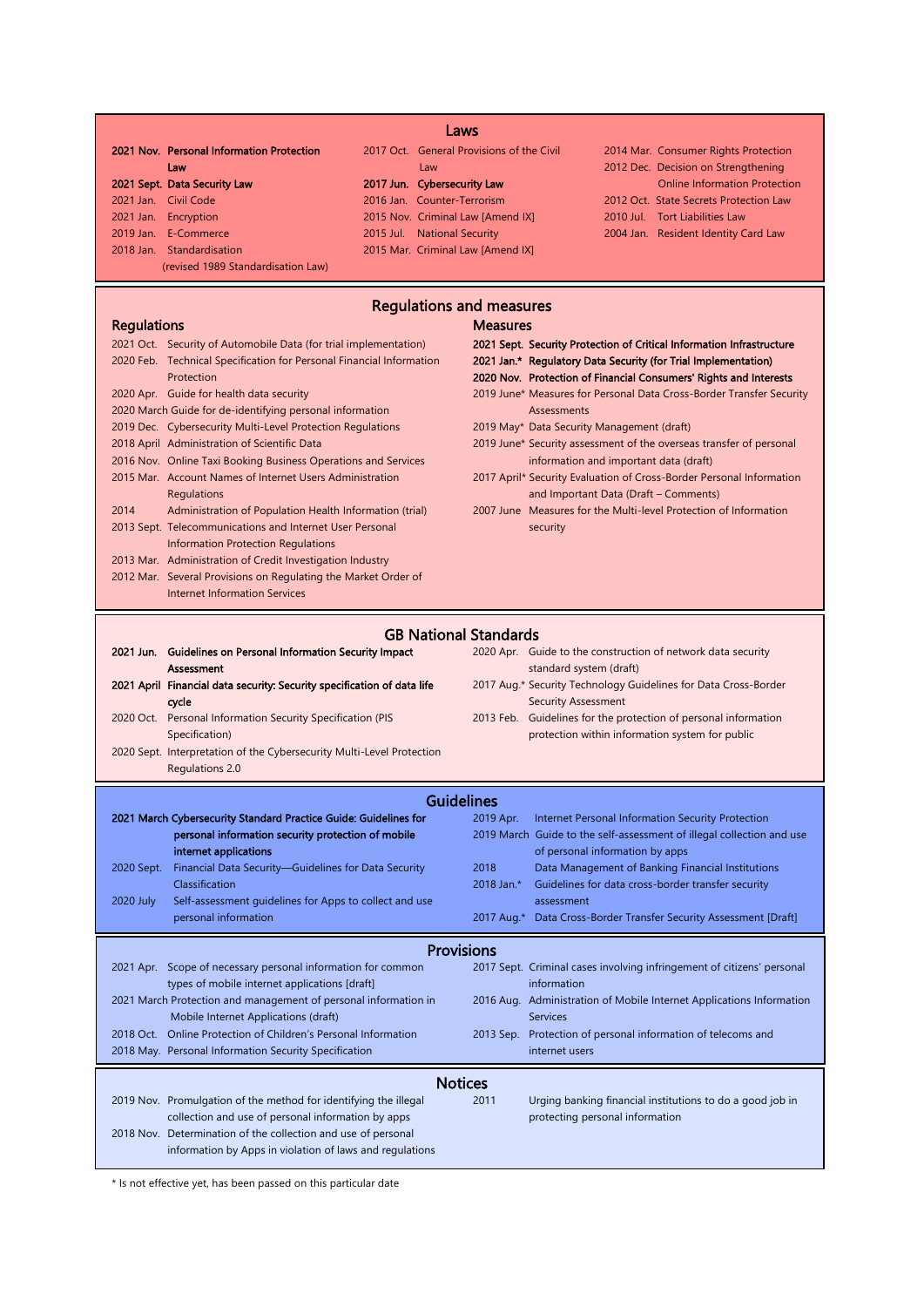Chinese regulators have applied to a certain degree legal transplantation – legal term meaning the incorporation of a rule or system of law from one country/region to another– into its domestic law, by including OECD international principles of privacy and data protection and adapting provisions from GDPR, such as broader scope of sensitive data. This phenomenon is observed in the Cybersecurity Law (CSL) (2017) –the first national-level law to address data privacy protection. In the summer of 2021, Data Security (DSL) and the Personal Information Protection (PIPL) were enacted. PIPL –a milestone for governing processing of personal information– was issued in the wake of enhanced scrutiny over the tech sector by the Chinese government with the most prominent case of 25 Didi-related apps that were removed from the app store for illegal use of Chinese users' information. Chinese citizens are increasingly concerned about their privacy, the data black market (for instance, theft, hijacking, fraud, and other data-based crimes), and other data protection issues in relations with the private sector. Those concerns are shared on the Chinese news and social media platforms, pressuring the CCP and lawmakers to take responsibility and action to better protect individuals' privacy.

In recent years, several enforcement campaigns show the heavy-handed approach that the Chinese authorities have taken against unlawful or unreasonable collection or misuse of personal information. As a result, a paradox exists of government accessing personal data claiming national security, while protecting consumers against private firms. This paradox demonstrates one of the great differences with the EU's and US' data governance approach. Consequently, a fragmented global data governance exists, which enhances risks for global interoperability affecting mainly users and businesses.

# Understanding cyber and data sovereignty in China

China's National Cyberspace Security Strategy (2016) highlights the relevance of national security over cybersecurity and data security. According to the definition of CAC, Internet/cyber sovereignty (网络主 权, wangluo zhuquan) is governed by the State, who has the right to oversees its Internet and assert national jurisdiction over information and communication infrastructure, as well as resources and information and communication activities. Hence, data protection is understood within the cyber sovereignty framework and a distinction between privacy from the government and private sector.

Yet, China asserts the legitimacy of governmental control over data flows advocating for cyber sovereignty and data sovereignty. Territorial data localisation is perceived as a legal instrument to assert data sovereignty. China's data governance regime allows foreign companies to comply with its regime only within mainland China while operating differently elsewhere.

To assert data sovereignty, China's legal instruments apply to territorial data localisation (CSL Art. 37, PIPL Art. 39-38). Regulators assert the legitimacy of governmental control over data flows advocating for cyber and data sovereignty. These concepts are central to China's data governance regime and shape how China-headquartered companies and individuals engage with the outside world and vice versa.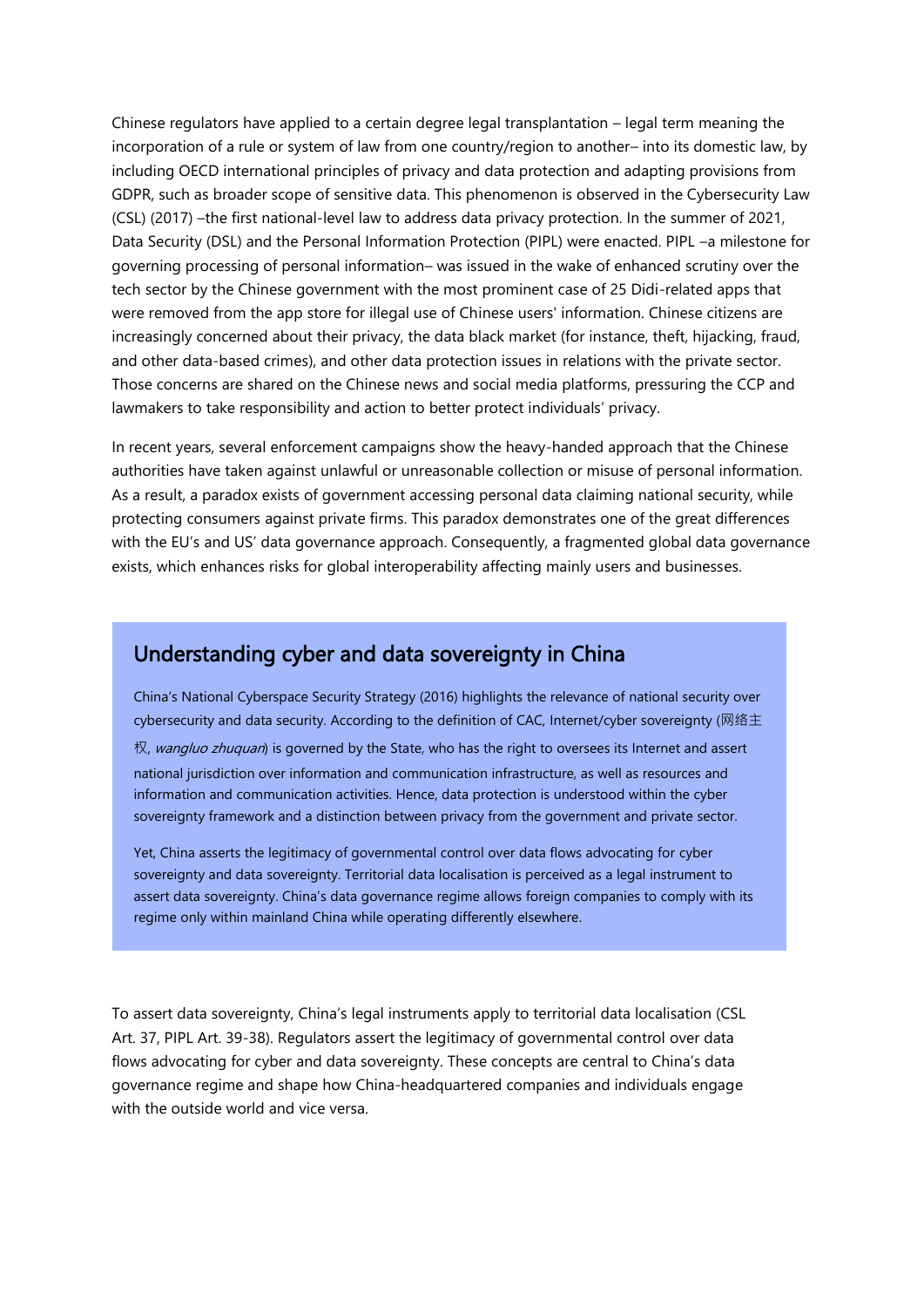#### Figure 3

#### Laws, regulations and national standards related to personal information protection (selected)



# **Conclusion and policy recommendations**

An increasing debate has emerged in relation to privacy, national security concerns, and technological and economical hegemony, especially in Europe. National and supranational data regulations are constantly evolving. The US and China's regimes both present challenges to the EU data governance approach. Yet, economic and values principles, state sovereignty, and international commitments are far from being reconciled. The proliferation of regulatory forms that involve multiple stakeholders with varied types of supervisors, create divergences in the approaches of the EU, PRC, and US. This results in a fragmented global data governance that we describe as a triple regime risk.

The EU should avoid to perpetuate a fragmented global data governance that contributes to data protection interoperability problems and international trade barriers. The changing political landscape, the raise of trade-tech frictions between the US and China, and the triple data governance regime call for urgent and effective multilateral initiatives for aligning data governance approaches. The EU should reconcile individuals, private, and public sectors' interests, which, at the same time, calls for a data governance regime combining top-down and bottom-up political approach and regulation.

The EU needs to support small and medium-sized entrepreneurs' (SME) growth because fragmentated data regimes possess high risks to SMEs. The EU does not have many global tech champions, unlike the US and China. Fragmented regimes do not necessarily incur high costs and are technologically